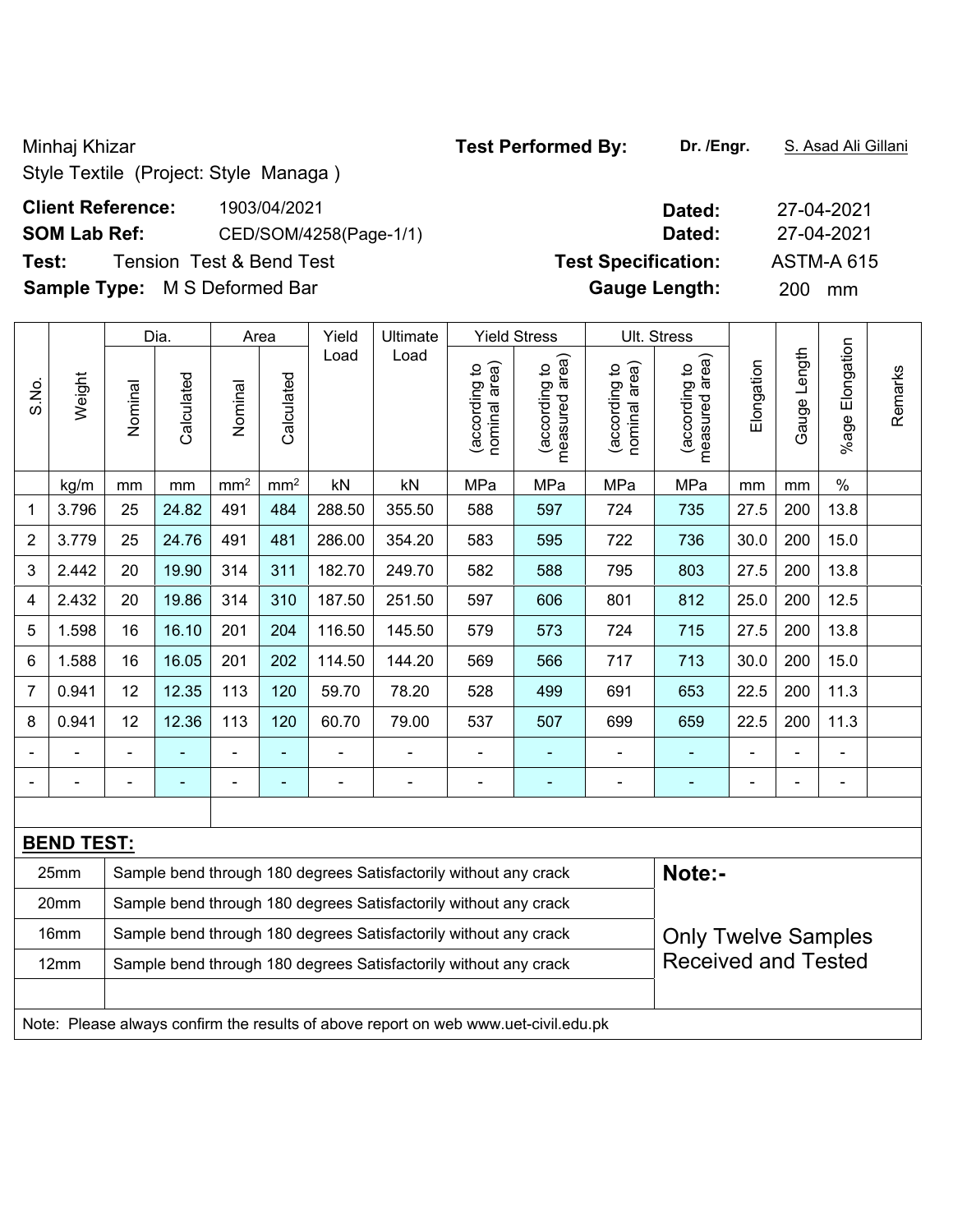Syed Yasir Ali **Test Performed By:** Dr. /Engr. **Qasim Shaukat** Dr. /Engr. **Qasim Shaukat** 

Resident Engineer, NESPAK, (Pvt) Ltd.( Establishment of U.E.T. Lahore Sub Campus at Narowal)

**SOM Lab Ref:**  4255(Page-1/1) **Dated:** 24-04-2021 **Dated:** 27-04-2021

**Test:** Tension Test & Bend Test **Test Specification:** ASTM-A-615 **Gauge Length:** 8 inch **Sample Type:** Deformed Bar

|                |                   |                                                                  | Dia.           |                 | Area                     | Yield                    | Ultimate                                                                            |                                | <b>Yield Stress</b>             | Ult. Stress                    |                                 |                |                          |                 |         |
|----------------|-------------------|------------------------------------------------------------------|----------------|-----------------|--------------------------|--------------------------|-------------------------------------------------------------------------------------|--------------------------------|---------------------------------|--------------------------------|---------------------------------|----------------|--------------------------|-----------------|---------|
| S.No.          | Weight            | Nominal                                                          | Calculated     | Nominal         | Calculated               | Load                     | Load                                                                                | nominal area)<br>(according to | (according to<br>measured area) | (according to<br>nominal area) | (according to<br>measured area) | Elongation     | Gauge Length             | %age Elongation | Remarks |
|                | Ib/ft             | $\#$                                                             | in             | in <sup>2</sup> | in <sup>2</sup>          | Tons                     | Tons                                                                                | psi                            | psi                             | psi                            | psi                             | in             | in                       | $\%$            |         |
| $\mathbf{1}$   | 1.494             | $6\phantom{1}$                                                   | 0.748          | 0.44            | 0.439                    | 13.78                    | 19.83                                                                               | 69080                          | 69240                           | 99380                          | 99610                           | 1.20           | 8.0                      | 15.0            |         |
| $\overline{2}$ | 1.511             | $6\phantom{1}$                                                   | 0.752          | 0.44            | 0.444                    | 14.78                    | 20.69                                                                               | 74090                          | 73420                           | 103720                         | 102790                          | 1.20           | 8.0                      | 15.0            |         |
| 3              | 0.645             | 4                                                                | 0.492          | 0.20            | 0.190                    | 5.86                     | 8.92                                                                                | 64640                          | 68040                           | 98360                          | 103540                          | 1.10           | 8.0                      | 13.8            |         |
| 4              | 0.651             | $\overline{4}$                                                   | 0.493          | 0.20            | 0.191                    | 6.01                     | 9.09                                                                                | 66320                          | 69450                           | 100270                         | 104990                          | 1.10           | 8.0                      | 13.8            |         |
|                |                   | $\blacksquare$                                                   | $\blacksquare$ | $\blacksquare$  | $\blacksquare$           | $\blacksquare$           | $\overline{\phantom{a}}$                                                            | $\blacksquare$                 | $\blacksquare$                  | $\overline{\phantom{a}}$       | ÷                               | $\blacksquare$ | ÷,                       | $\blacksquare$  |         |
|                |                   | $\blacksquare$                                                   | ä,             | ÷,              | $\blacksquare$           | $\blacksquare$           | ä,                                                                                  | ÷,                             | $\blacksquare$                  | L,                             | ÷                               |                | L,                       | L,              |         |
|                |                   |                                                                  |                | $\blacksquare$  | ä,                       | $\overline{\phantom{0}}$ | $\blacksquare$                                                                      | ä,                             | $\overline{a}$                  | $\blacksquare$                 | ä,                              |                |                          | ä,              |         |
|                |                   |                                                                  |                | $\blacksquare$  |                          | $\blacksquare$           |                                                                                     |                                |                                 | ä,                             | ä,                              |                |                          | ä,              |         |
|                |                   | $\blacksquare$                                                   |                | $\blacksquare$  | ۰                        |                          | ÷                                                                                   | $\blacksquare$                 | $\blacksquare$                  | $\blacksquare$                 | ÷,                              | $\blacksquare$ | $\blacksquare$           | ä,              |         |
|                |                   | ٠                                                                | ۰              | $\blacksquare$  | $\overline{\phantom{a}}$ | $\blacksquare$           | $\overline{a}$                                                                      | $\blacksquare$                 | $\overline{a}$                  | $\overline{a}$                 | ۰                               | $\blacksquare$ | $\overline{\phantom{0}}$ | $\blacksquare$  |         |
|                |                   |                                                                  |                |                 |                          |                          |                                                                                     |                                |                                 |                                |                                 |                |                          |                 |         |
|                | <b>BEND TEST:</b> |                                                                  |                |                 |                          |                          |                                                                                     |                                |                                 |                                |                                 |                |                          |                 |         |
|                | #6                |                                                                  |                |                 |                          |                          | Sample bend through 180 degrees Satisfactorily without any crack                    |                                |                                 |                                | Note:-                          |                |                          |                 |         |
|                | #4                | Sample bend through 180 degrees Satisfactorily without any crack |                |                 |                          |                          |                                                                                     |                                |                                 |                                |                                 |                |                          |                 |         |
|                |                   |                                                                  |                |                 |                          |                          |                                                                                     |                                |                                 |                                | <b>Only Six Samples</b>         |                |                          |                 |         |
|                |                   |                                                                  |                |                 |                          |                          |                                                                                     |                                |                                 |                                | <b>Received and Tested</b>      |                |                          |                 |         |
|                |                   |                                                                  |                |                 |                          |                          | Note: Please always confirm the results of above report on web www.uet-civil.edu.pk |                                |                                 |                                |                                 |                |                          |                 |         |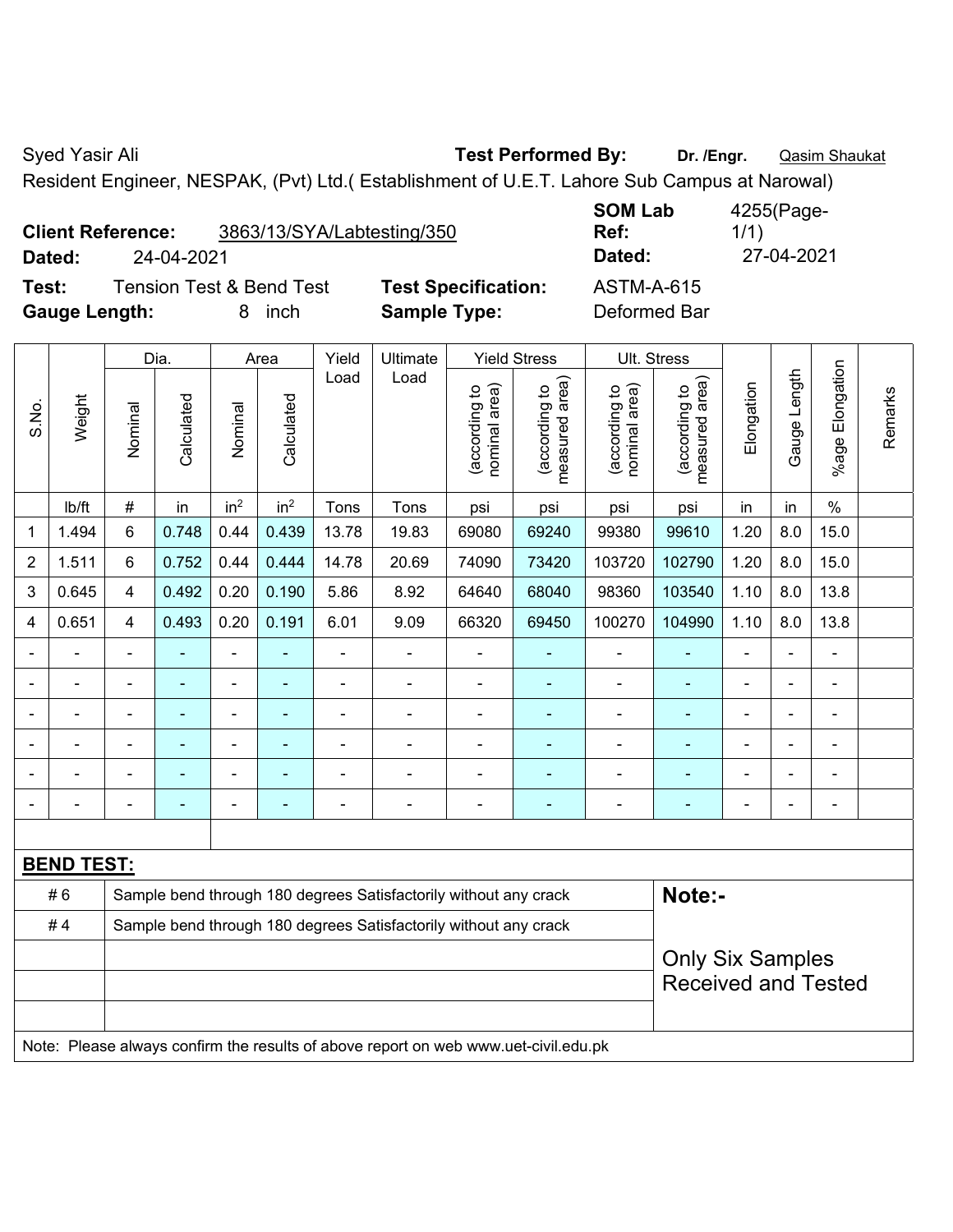Mughal Iron And Steel Industries

Ltd. **Test Performed By: Dr. /Engr.** Qasim Shaukat

316-A, Shadman - 1, Lahore (Client: CDS Navy Karachi)

**Client Reference:** nil

| <b>Client Reference:</b> |  |
|--------------------------|--|
|--------------------------|--|

 $\top$ 

 $\top$ 

 $\Gamma$ 

**Test:** Tension Test & bend Test **Test Specification:** ASTM- A-615 **Guage Length:** 8 inch **Sample Type:** Deformed Bar (Mughal Steel)

**Ref:** 

1/1)

Τ

 $\top$ 

 $\top$ 

┑

 $\top$ 

|                |                                                                                     | Dia.<br>Area   |                          |                          | Yield<br>Ultimate<br><b>Yield Stress</b> |                |                                                                  |                                | Ult. Stress                     |                                |                                 |                |                          |                              |         |
|----------------|-------------------------------------------------------------------------------------|----------------|--------------------------|--------------------------|------------------------------------------|----------------|------------------------------------------------------------------|--------------------------------|---------------------------------|--------------------------------|---------------------------------|----------------|--------------------------|------------------------------|---------|
| S.No.          | Weight                                                                              | Nominal        | Calculated               | Nominal                  | Calculated                               | Load           | Load                                                             | (according to<br>nominal area) | (according to<br>measured area) | (according to<br>nominal area) | measured area)<br>(according to | Elongation     | Gauge Length             | %age Elongation              | Remarks |
|                | lb/ft                                                                               | $\#$           | in                       | in <sup>2</sup>          | in <sup>2</sup>                          | Tons           | Tons                                                             | psi                            | psi                             | psi                            | psi                             | in             | in                       | $\%$                         |         |
| $\mathbf 1$    | 1.066                                                                               | 5              | 0.631                    | 0.31                     | 0.313                                    | 10.70          | 14.58                                                            | 76150                          | 75420                           | 103710                         | 102710                          | 1.30           | 8.0                      | 16.3                         |         |
| $\overline{2}$ | 1.056                                                                               | 5              | 0.628                    | 0.31                     | 0.310                                    | 10.47          | 14.58                                                            | 74480                          | 74480                           | 103710                         | 103710                          | 1.20           | 8.0                      | 15.0                         |         |
|                |                                                                                     | ä,             |                          | $\blacksquare$           |                                          | ä,             | ä,                                                               | $\blacksquare$                 | $\blacksquare$                  | $\blacksquare$                 | ä,                              | $\blacksquare$ |                          | ÷.                           |         |
|                | $\overline{\phantom{0}}$                                                            | $\blacksquare$ | $\blacksquare$           | $\blacksquare$           | $\blacksquare$                           | $\blacksquare$ | $\blacksquare$                                                   | $\blacksquare$                 | $\blacksquare$                  | $\blacksquare$                 | $\blacksquare$                  | $\blacksquare$ | ä,                       | $\blacksquare$               |         |
|                | $\overline{\phantom{0}}$                                                            | $\blacksquare$ | $\overline{\phantom{a}}$ | $\blacksquare$           | $\blacksquare$                           | $\blacksquare$ | ÷                                                                | $\blacksquare$                 | $\blacksquare$                  | $\blacksquare$                 | $\blacksquare$                  | $\blacksquare$ | $\overline{\phantom{0}}$ | $\overline{\phantom{a}}$     |         |
|                | $\blacksquare$                                                                      | ä,             | $\blacksquare$           | $\blacksquare$           | $\blacksquare$                           | ä,             | ä,                                                               | $\blacksquare$                 | $\blacksquare$                  | $\blacksquare$                 | $\blacksquare$                  | $\blacksquare$ | ÷                        | $\blacksquare$               |         |
|                |                                                                                     |                | Ē,                       | ÷                        | $\blacksquare$                           |                | ä,                                                               | $\blacksquare$                 |                                 | $\overline{\phantom{0}}$       | $\blacksquare$                  |                |                          | ÷.                           |         |
|                |                                                                                     |                |                          |                          |                                          |                | ä,                                                               | $\blacksquare$                 |                                 |                                | $\blacksquare$                  | $\blacksquare$ |                          | $\blacksquare$               |         |
|                |                                                                                     |                | ٠                        | $\blacksquare$           | $\blacksquare$                           | $\blacksquare$ |                                                                  | $\blacksquare$                 | $\blacksquare$                  |                                | $\blacksquare$                  | $\blacksquare$ |                          | $\blacksquare$               |         |
|                |                                                                                     | ä,             | $\blacksquare$           | $\overline{\phantom{0}}$ | $\blacksquare$                           | ä,             | ä,                                                               | $\blacksquare$                 | $\blacksquare$                  | $\blacksquare$                 | $\blacksquare$                  | $\blacksquare$ | ÷                        | $\qquad \qquad \blacksquare$ |         |
|                |                                                                                     |                |                          |                          |                                          |                |                                                                  |                                |                                 |                                |                                 |                |                          |                              |         |
|                | <b>BEND TEST:</b>                                                                   |                |                          |                          |                                          |                |                                                                  |                                |                                 |                                |                                 |                |                          |                              |         |
|                | #5                                                                                  |                |                          |                          |                                          |                | Sample bend through 180 degrees Satisfactorily without any crack |                                |                                 |                                | Note:-                          |                |                          |                              |         |
|                |                                                                                     |                |                          |                          |                                          |                |                                                                  |                                |                                 |                                |                                 |                |                          |                              |         |
|                | <b>Only Three Samples</b>                                                           |                |                          |                          |                                          |                |                                                                  |                                |                                 |                                |                                 |                |                          |                              |         |
|                | <b>Received and Tested</b>                                                          |                |                          |                          |                                          |                |                                                                  |                                |                                 |                                |                                 |                |                          |                              |         |
|                |                                                                                     |                |                          |                          |                                          |                |                                                                  |                                |                                 |                                |                                 |                |                          |                              |         |
|                | Note: Please always confirm the results of above report on web www.uet-civil.edu.pk |                |                          |                          |                                          |                |                                                                  |                                |                                 |                                |                                 |                |                          |                              |         |

**SOM Lab**  4256(Page-**Dated:** 27-04-2021 **Dated:** 27-04-2021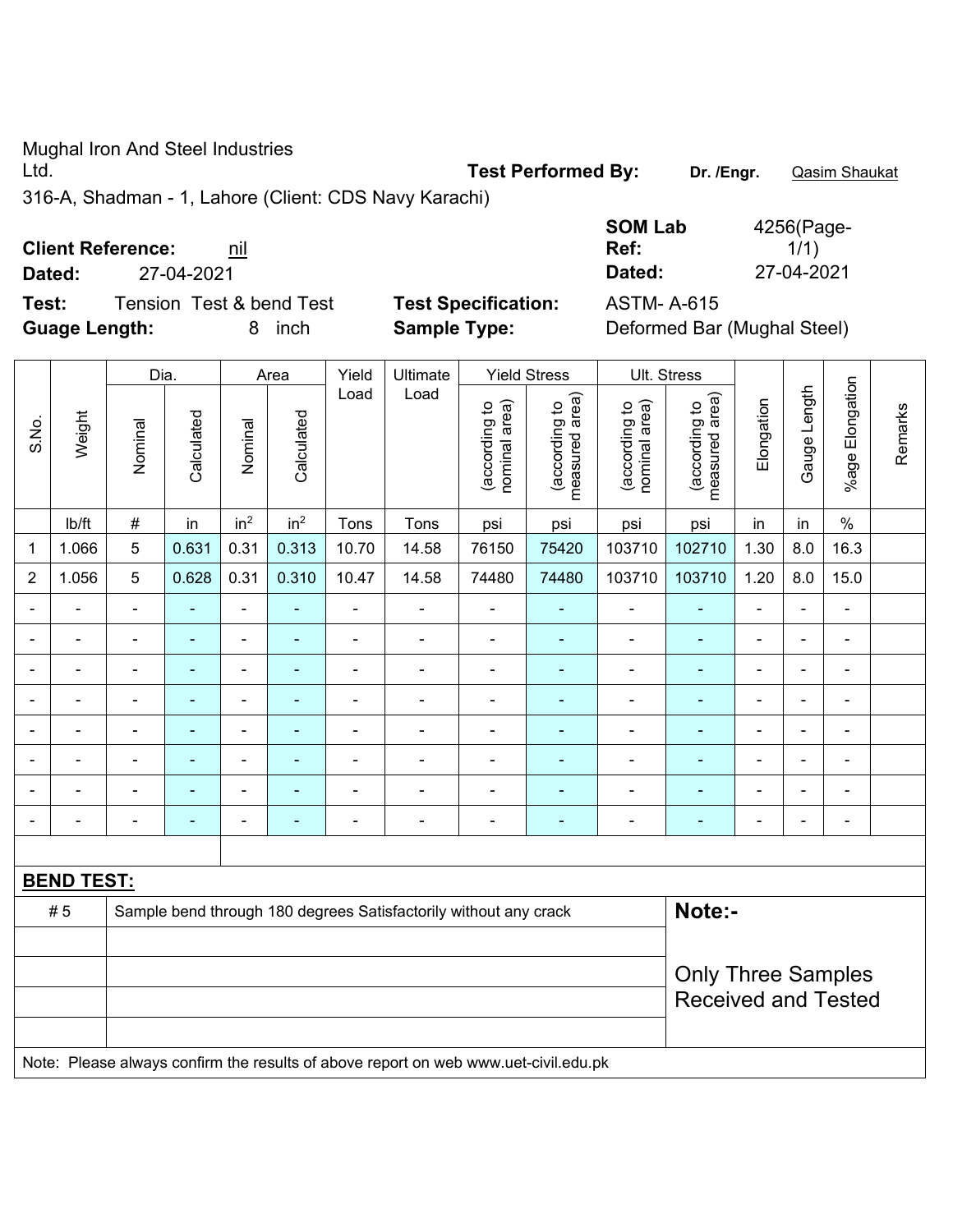**Test Performed by**: Dr. Asad Ali Gillani

General Manager United Wire Products Co. G. T. Road Salamatpura Bus Stop.Lahore

**Client Reference No.: Nil Client Reference No.: Nil Dated: 26-04-2021** 

**SOM Lab Ref**: CED/SOM/4254 (Page 1/1) Dated: 27-04-2021 **Test Type:** Tensile Test **Sample Type:** Hot Dip Wire (SWG-16)

| <b>Sample</b><br>No. | <b>Sample</b><br><b>Type</b> | <b>Sample Dia</b><br>(mm) | <b>Ultimate Load</b><br>(KN) | <b>Ultimate</b><br><b>Tensile</b><br>Strength (MPa) | <b>Ultimate Tensile</b><br>Stress (ksi) |
|----------------------|------------------------------|---------------------------|------------------------------|-----------------------------------------------------|-----------------------------------------|
| 1                    | Hot Dip Wire<br>$SWG-16$     | 1.6                       | 0.9                          | 447.6                                               | 64.948                                  |

# **Tensile Test Results**

**Note:** Please always confirm the results on web www.uet-civil.edu.pk